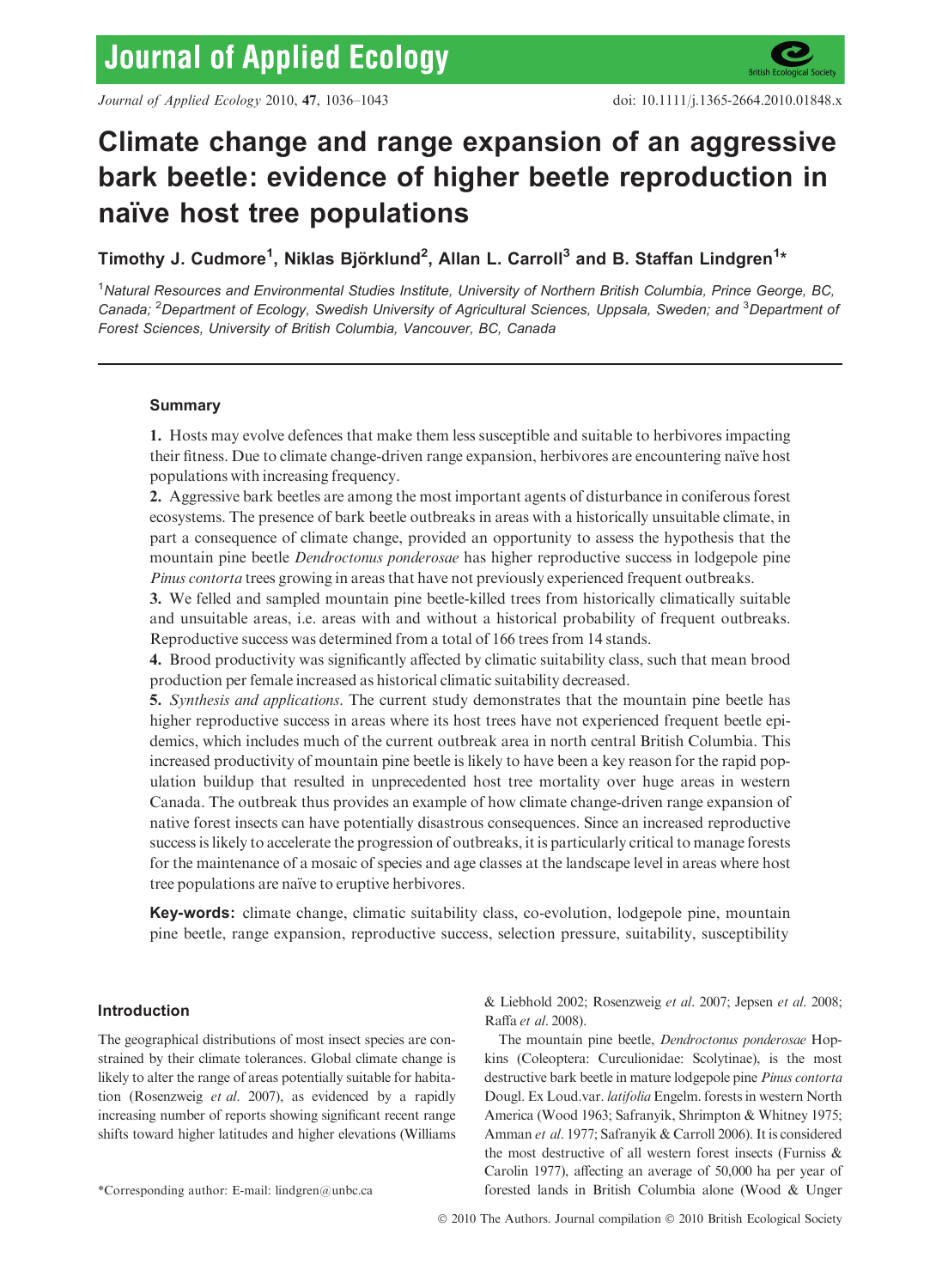1996). Large epidemics occur periodically (Taylor et al. 2006), in which more than 80% of host trees over 10-cm diameter at breast height (dbh) may be killed over large expanses (Safranyik 1988a). In the current outbreak in western Canada, the cumulative area affected (including 'trace' infestations, i.e.  $1\%$  mortality in a given area) since the beginning of the outbreak in the mid- to late1990s had reached approximately 13 million ha by the end of 2008 (Fig. 1a; Kurz et al. 2008). The infestation has also spread into areas further north and at higher elevations than recorded previously (Carroll et al. 2004).

Prior to 1970, mountain pine beetle infestations occurred most commonly in the southern half of British Columbia (east of  $122^{\circ}$  longitude and south of  $54^{\circ}$  latitude) as well as in southwestern Alberta in Canada, and in 12 of the western states in the United States (Safranyik & Carroll 2006). The distribution of the mountain pine beetle is not limited by the range of its primary host tree, lodgepole pine, which extends into the Yukon and the Northwest Territories. Instead, it is excluded from higher latitudes and elevations by adverse climatic conditions (Amman 1973; Safranyik 1978). In fact, Safranyik (1978) found that Hopkins Bioclimatic Law (Hopkins 1919), which states that every  $1^{\circ}$ N latitude increase is roughly equivalent to 120 m increase in elevation, applies extremely well to the range of mountain pine beetle in terms of altitudinal and latitudinal boundaries. In a meta analysis of previous outbreaks Björklund & Lindgren (2009) confirmed the strong influence of elevation and latitude on mountain pine beetle attack dynamics. For instance, near the northern margin of the beetle's historic range, the altitudinal limit for beetle survival is roughly 750 m



Fig. 1. (a) Development of the mountain pine beetle *Dendroctonus ponderosae* outbreak in western Canada from 1999 to 2007 [infestations indicated in red (data courtesy of the British Columbia Ministry of Forests and Range, and Alberta Sustainable Resources Development)], and (b) the distribution of historic climatic suitability classes (CSCs) during 1921 to 1950 (adapted from Carroll et al. 2004); extreme CSCs indicate climatically optimal habitat, whereas very low CSCs denote climatically unsuitable habitats. Insets indicate regions sampled; points indicate locations of individual sample stands.

© 2010 The Authors. Journal compilation © 2010 British Ecological Society, Journal of Applied Ecology, 47, 1036–1043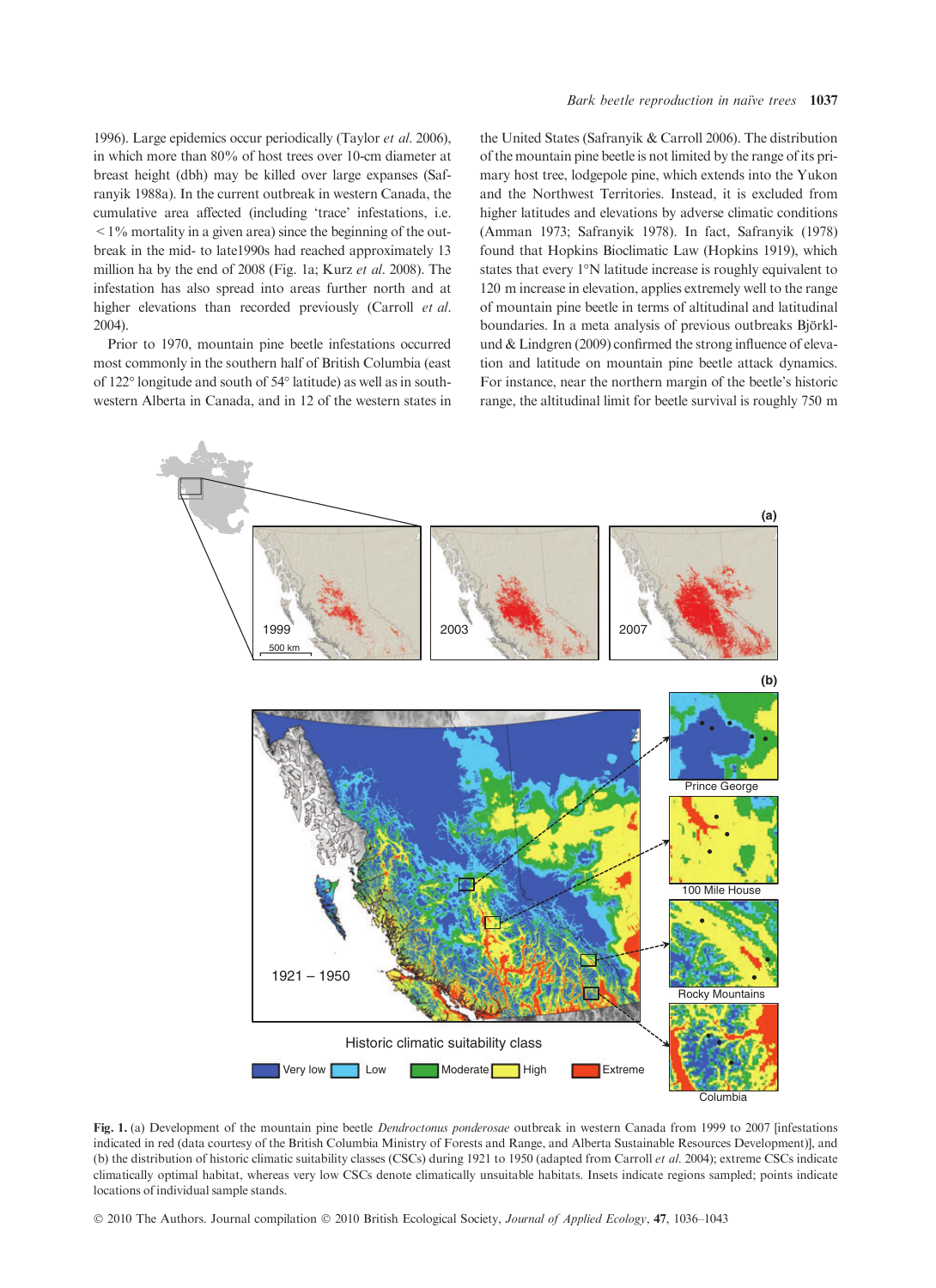above sea level, while at the southern margin the altitudinal limit is approximately 3650 m (Struble & Johnson 1955).

The current mountain pine beetle outbreak in western Canada encompasses its historic range, but is now also prevalent in areas where outbreak populations have not been previously recorded (Taylor et al. 2006) because of an unsuitable climate (Carroll et al. 2004). For example, the portion of the current outbreak that was initiated in Tweedsmuir Provincial Park (Aukema et al. 2006) falls into the latter category (Fig. 1b). The presence of outbreaks in areas with a historically unsuitable climate provides an opportunity to assess the potential impact of long-term exposure to bark beetle-caused mortality on lodgepole pine–bark beetle interactions. No such assessment has been made previously.

Based on work by Safranyik et al. (1975), Carroll et al. (2004) developed a model of climatic suitability to the mountain pine beetle. The model determines climatic suitability based on four primary variables: (i) sufficient degree-day accumulations for the beetle to maintain a synchronized, univoltine life cycle, (ii) the occurrence of lethal winter minimum temperatures, (iii) temperatures during the dispersal period, and (iv) spring precipitation deviation (see http://warehouse.pfc.forestry.ca/pfc/25051.pdf for details). Using historic climatic conditions and a spatially explicit climate-driven simulation tool to account for elevation, slope and aspect (BioSIM) (Régnière 1996), the model produces maps of historic climatic conditions (in 64-ha cells) relevant to the mountain pine beetle (Fig. 1b). Carroll et al. (2004) generalized their climatic suitability index into five climatic suitability classes (CSCs): very low, low, moderate, high and extreme. Prior to 1970, no mountain pine beetle infestation had been recorded in either 'very low' or 'low' CSCs (Safranyik et al. 1975; Carroll et al. 2004). When overlaying mountain pine beetle infestation data on historic climatic suitability maps, Carroll et al. (2004) reported an expansion in the range of climatically suitable habitats, as well as an increase (at an increasing rate) in the number of infestations since 1970 in previously climatically unsuitable habitats.

Conifers are well defended against herbivory by both constitutive and induced defences (Franceschi et al. 2005). In the Pinaceae, these defences have evolved at least in part as a consequence of adaptive pressure brought to bear by eruptive bark beetles and their symbiotic bluestain fungi. Where eruptive populations have not been present, or at least not frequent, it is conceivable that defence capabilities at the population level would be relatively low (Herms & Mattson 1992), resulting in 'defence-free space' (Ghandi & Herms 2010; Raupp, Shrewsbury & Herms 2010). Specifically, lodgepole pine was shown to differ with respect to their defensive monoterpenes in areas with and without historic mountain pine beetle presence (Clark 2008); however, the effects on insect reproduction have never been studied.

This study was conducted to investigate potential differences in mountain pine beetle productivity as a function of historic climatic suitability in areas with high host tree abundance in British Columbia. We assessed the hypothesis that due to longterm interactions in areas where the climate has been historically favourable for the mountain pine beetle, host trees will be less suitable for reproduction than in areas where the beetle has not frequently reached epidemic levels in the past. More specifically, we tested the prediction that the suitability of trees for the mountain pine beetle, as indicated by brood productivity, should decline with increasing frequency and intensity of outbreaks. We used historic climatic suitability classification (Carroll et al. 2004) to test this prediction, as a higher reproductive rate in naïve hosts could lead to more severe outbreaks. This would in turn have significant implications for the importance of host population management at the landscape level.

### Materials and methods

Data were collected in 2005 and 2006. Those collected in 2005 were a subset of a more extensive study on the effect of host diameter on susceptibility and suitability for the mountain pine beetle (Björklund et al. 2009). Data from 2006 were generated specifically to test our prediction. Thus, the methods described below differ slightly between years.

#### STUDY SITES

We attempted to establish study sites in areas that were historically climatically unsuitable (i.e. very low or low CSCs) or suitable (i.e. moderate, high or extreme) to mountain pine beetle. Sampling was conducted in two geographic regions (northern and southern British Columbia) during the summer of 2005, and in two additional regions (intermediate in latitude to the above) during the summer of 2006 (Fig. 1b). In 2005, trees were sampled in the Prince George Forest District (approx. 53.9°N, 123.5°W) and in the Rocky Mountain Forest District (approx.  $49.5^\circ N$ ,  $116.2^\circ W$ ).

As all forest land in British Columbia has been classified into biogeoclimatic zones based on macroclimate, vegetation and soils (Meidinger & Pojar 1991), it is possible to use this classification scheme to minimize variation relating to local environmental factors among selected research sites. Thus, we included two biogeoclimatic zones, Sub-Boreal Spruce (SBS) (Meidinger, Pojar & Harper 1991) and Engelmann Spruce-Subalpine Fir (ESSF) (Coupé, Stewart & Wikeem 1991) in the current study as a means of minimizing within-region variation and to facilitate comparison of beetle population parameters among regions. Thus, within each Forest District, sampling was confined as much as possible to the same biogeoclimatic subzone (BGCSZ) (Meidinger & Pojar 1991). Stands in the Prince George Forest District were in the Sub-Boreal Spruce dry-warm subzone (Meidinger, Pojar & Harper 1991) and in 'very low', 'low', and 'moderate' historic climatic suitability classes based on 1921–1950 climate normals (Table 1; Fig. 1b) (Carroll et al. 2004). This time interval was selected as representative of climatic conditions prior to the current rapid warming trend (e.g. IPCC 2007). Stands in the Rocky Mountain District were in the Engelmann Spruce-Subalpine Fir drymild subzone (Coupé et al. 1991) and in 'moderate' and 'high' CSCs based on 1921–1950 climate normals. Given present day climatic conditions (i.e. means during 1981–2007), both the Prince George and Rocky Mountain Forest District stands were in either 'moderate' or 'high' CSCs (see Table 1; Fig. 1b).

In 2006, study sites were identified by conducting an intersection of three spatial data layers using a geographic information system. These layers were historic CSC, biogeoclimatic subzone, and recent mountain pine beetle infestation as recorded from aerial surveying. Only polygons where this intersection was  $\geq 10$  ha were considered. Sampling was conducted in the 100 Mile House Forest District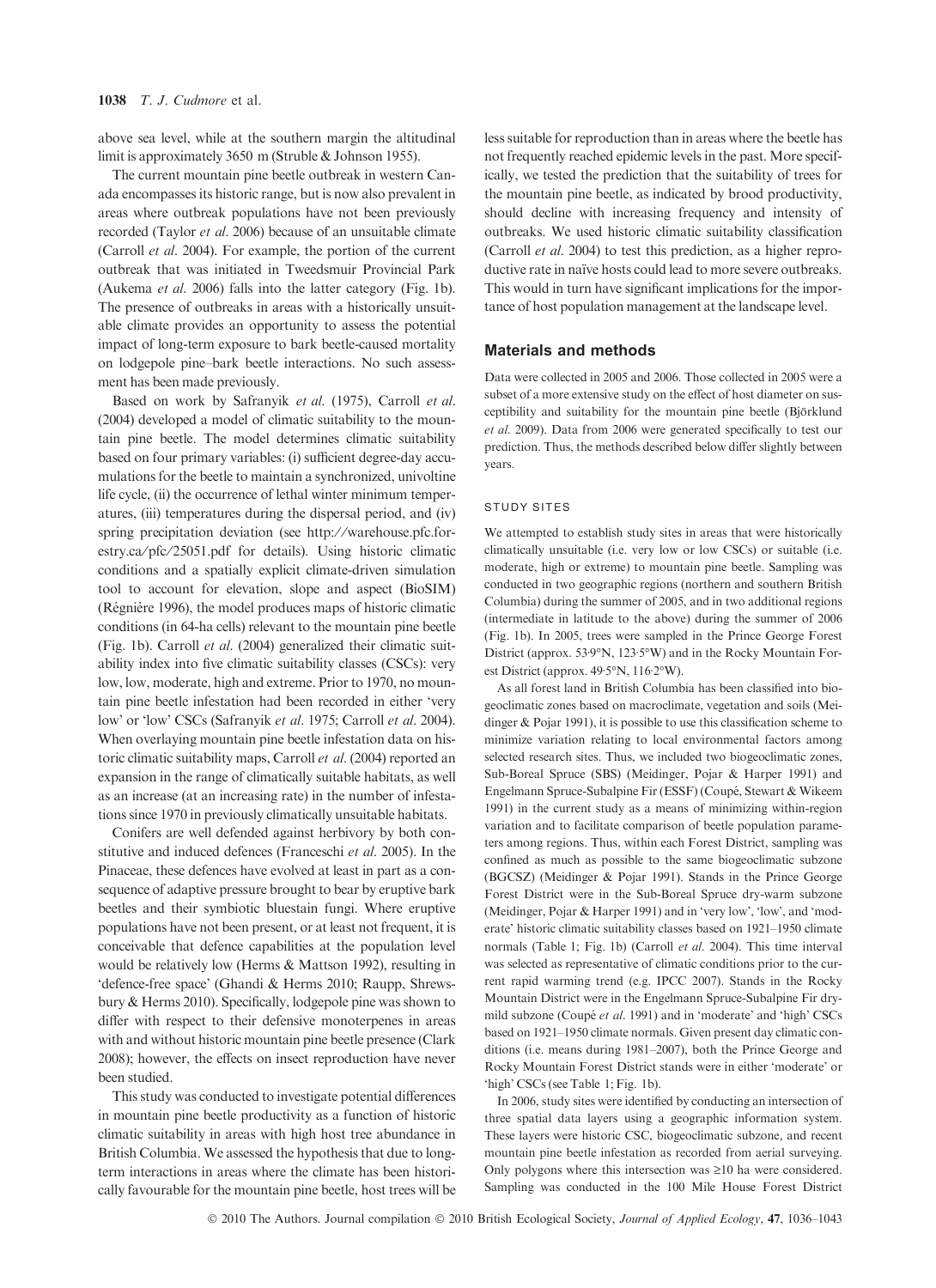Table 1. Summary data for the stands sampled in all four regions (2005 and 2006). Pine mortality is the % killed of available lodgepole pine in the stand. Historic climatic suitability classes are based on 1921–1950 climate normal, while current classes are based on the period 1981–2007 (Carroll et al. 2004)

| Forest district | Elevation<br>(m) | Climatic<br>suitability class |          | Biogeo-             | $#$ Plots            |                     |             |                         |                           |
|-----------------|------------------|-------------------------------|----------|---------------------|----------------------|---------------------|-------------|-------------------------|---------------------------|
|                 |                  | Historic                      | Current  | climatic<br>subzone | (for stand)<br>data) | $#$ Felled<br>trees | Mean<br>age | Pine<br>$(\frac{0}{0})$ | Pine<br>mortality $(\% )$ |
| Prince George   | 781              | Very low                      | High     | SBSdw               | 8                    | 15                  | 111         | 75                      | 32                        |
|                 | 850              | Moderate                      | High     | SBSdw               | 9                    | 21                  | 151         | 79                      | 45                        |
|                 | 883              | Very low                      | Very low | SBSdw               | 8                    | 15                  | 89          | 97                      | 39                        |
|                 | 938              | Low                           | High     | SBSdw               | 7                    | 11                  | 146         | 68                      | 57                        |
|                 | 898              | Low                           | High     | SBSdw               | 8                    | 16                  | 148         | 82                      | 58                        |
| Rocky Mountain  | 1491             | High                          | High     | ESSFdm              | $\overline{4}$       | 8                   | 111         | 91                      | 64                        |
|                 | 1756             | Moderate                      | Moderate | ESSFdm              | 7                    | 10                  | 103         | 92                      | 34                        |
|                 | 1473             | High                          | High     | ESSFdm              | 8                    | 10                  | 109         | 99                      | 37                        |
| 100 Mile House  | 976              | High                          | High     | SBSdw               | 6                    | 10                  | 120         | 90                      | 62                        |
|                 | 956              | High                          | High     | <b>SBSdw</b>        | 4                    | 10                  | 120         | 99                      | 73                        |
|                 | 1003             | High                          | High     | <b>SBSdw</b>        | 10                   | 10                  | 122         | 94                      | 69                        |
| Columbia        | 1870             | Low                           | Low      | <b>ESSFdk</b>       | $\overline{4}$       | 10                  | 152         | 81                      | 14                        |
|                 | 1640             | Moderate                      | Moderate | ESSFdk              | 6                    | 10                  | 160         | 60                      | 35                        |
|                 | 1775             | Low                           | Low      | ESSFdk              | $\overline{4}$       | 10                  | 138         | 63                      | 36                        |

(approx.  $52.0^\circ N$ ,  $121.2^\circ W$ ) and the Columbia Forest District (approx. 51·1°N, 116·3°W). Stands in the 100 Mile House District were in the Sub-Boreal Spruce dry-warm subzone (Meidinger, Pojar & Harper 1991), i.e. the same as the 2005 stands in the Prince George Forest District, but in 'high' historic CSCs (Table 1; Fig. 1b). Stands in the Columbia Forest District were in the Engelmann Spruce-Subalpine Fir dry-cool subzone (Coupé et al. 1991) and in 'low' and 'moderate' historic CSCs (Table 1; Fig. 1b) (Carroll et al. 2004). Stands in the dry-mild subzone, i.e. the subzone of the Rocky Mountain Forest District stands sampled in 2005, were not available, so we considered these subzones equivalent for the purpose of this study.

## STAND SELECTION AND SAMPLING

In 2005, five lodgepole pine-leading stands, 80 years or older, and of similar density, in the Prince George Forest District and three in the Rocky Mountain Forest District were sampled. All stands were at least 1 km apart. A baseline was installed at a randomly selected angle from a point of commencement. Transects off the baseline were then established at randomly selected distances between 80 and 150 m by selecting numbers from a random number table, and a minimum of eight variable radius plots per stand were established at random distances along these transects. Each plot was surveyed using a prism with a basal area factor of 4, and tree species, dbh, and attack status were recorded for each tree over 7.5-cm dbh.

In 2006, using the same selection criteria as described above, three stands in the 100 Mile House Forest District and three in the Columbia Forest District were sampled. Four to ten variable radius plots per stand (see Table 1 for exact numbers) were established using randomly selected distances from points where trees were felled (see below). From each of these points, transects were installed at  $90^\circ$ ,  $180^\circ$ ,  $270^\circ$ , and  $360^\circ$ . A variable radius plot was established at a random distance, between 80 and 150 m, along any or all of these bearings, as long as they fell within the stand. Each plot was surveyed using a prism with a basal area factor of 4, and the same information was collected as in 2005. Percentage mortality, diameter distribution, and species composition of each stand were determined from the plot data.

### SAMPLE-TREE SELECTION

To maintain an equal representation of diameters for each sample stand, six (2005) or five (2006) trees from each of the two diameter classes, 25–30 cm and >30 cm, were selected if available. Only trees in those diameter classes that met the following criteria were chosen for felling: beetles had completed their development and emerged from the tree; there were no major wounds, scars or forks which might influence the vigour of trees at the time of attack; and trees were a minimum of 50 m from edges of stands, lakes or any open area to prevent edge effects.

In 2005, three trees were selected and felled for sampling at each plot. If the correct diameter class was not available among trees within a given plot, the closest appropriate tree to the plot centre along the transect to the next plot was felled. In 2006, the three trees closest to each plot centre were selected and felled for sampling.

#### BROOD SAMPLING

After felling, the attacked portion of the bole, defined as the distance from the base of the tree to the highest pitch tube and ⁄ or gallery start, was cut into three equal segments. The sampling unit was a  $15 \times$ 30-cm rectangle (Safranyik 1968) cut in the bark at the midpoint of each of the three segments.

On each segment, gallery start and pupal chamber densities were obtained by peeling off the outer bark on the north aspect of the bole, where attack densities tend to be highest (Safranyik & Carroll 2006), to reveal the starting point of each gallery within the sample square, as well as each individual pupal chamber. All values were standardized and expressed as the number per square metre.

### DATA ANALYSES

The mean number of brood beetles produced per  $m<sup>2</sup>$  was calculated for each tree from the mean gallery start and pupal chamber densities per tree from the three segments. A mixed model ANOVA was conducted to analyse the effects of historic climate (CSC) and attack density on mountain pine beetle brood production, with biogeoclimatic

© 2010 The Authors. Journal compilation © 2010 British Ecological Society, Journal of Applied Ecology, 47, 1036–1043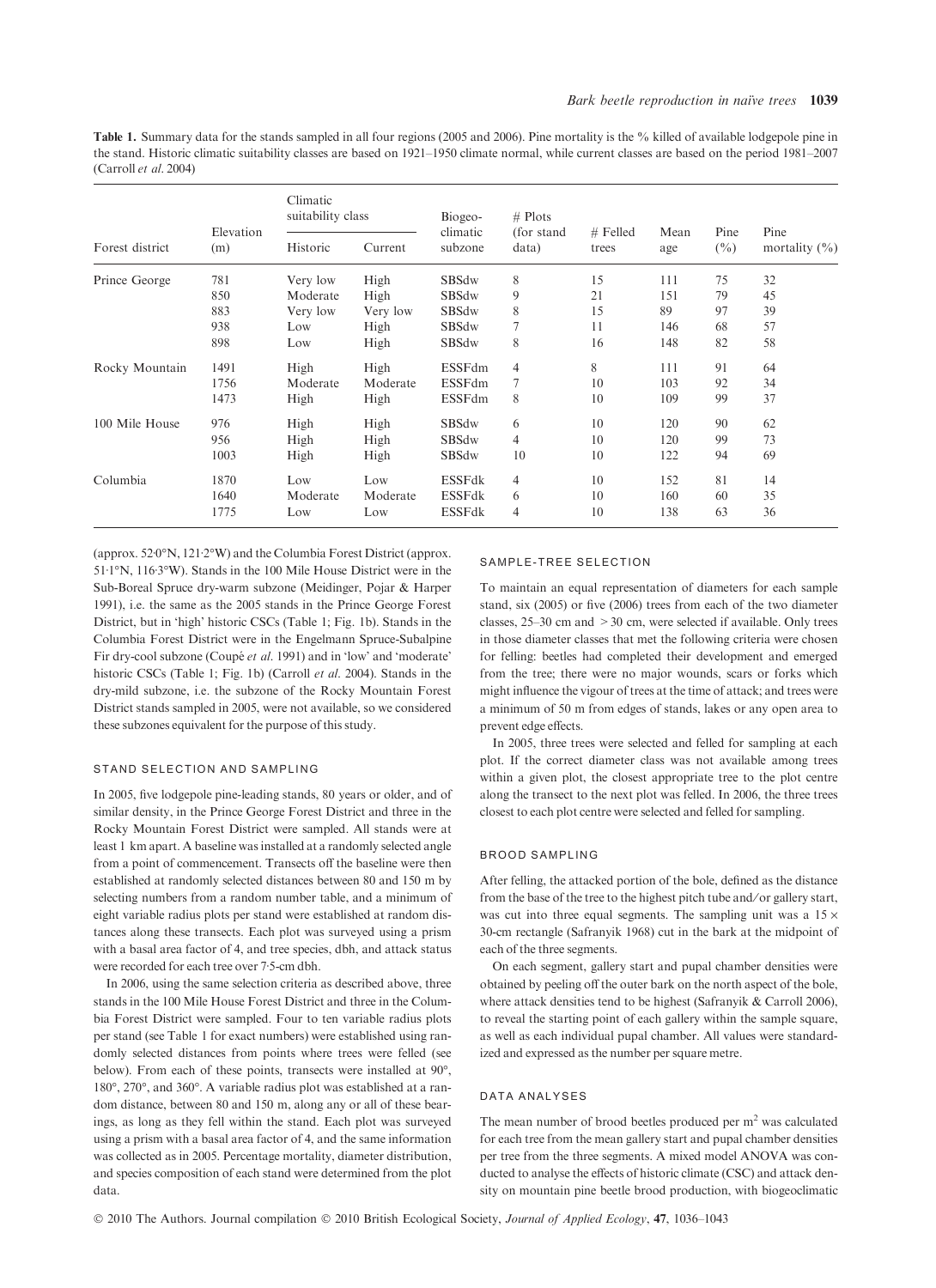zone and stand as random variables. A Levene's test ( $P < 0.05$ ) indicated the need for a square root transformation of the data to satisfy the assumption of homogeneity of variances ( $P = 0.774$ ).

The level of significance was set at  $\alpha = 0.05$  for all statistical tests. Data were analysed using systat 12 (Systat Software, Inc., Port Richmond, CA, USA). Graphs of untransformed data were created using SigmaPlot 6.0 (Systat Software, Inc.).

# Results

#### SITE AND STAND CHARACTERISTICS

The overall species composition varied among stands, but was considered comparable for the purpose of this analysis since lodgepole pine was dominant (60–99%) in all stands (Table 1). Percentage mortality of available lodgepole pine was highest in the 100 Mile House Forest District (69%), followed by the Prince George Forest District (67%), Rocky Mountain Forest District (55%) and Columbia Forest District (28%) (Table 1).

## BROOD PRODUCTION

The mean number of brood beetles produced per attacking female was significantly affected by historic climatic suitability class ( $F = 8.79$ , df = 3, 8.8,  $P = 0.005$ ) (Fig. 2), increasing as suitability decreased. There was a significant negative effect of attack density on brood productivity, as expected  $(F = 22.68, df = 1, 13.7, P < 0.001$ . There was no significant interaction between historic climatic suitability class and attack density ( $F = 0.709$ , df = 3, 79.7,  $P = 0.549$ ) (Fig. 3).

## **Discussion**

Research into the effects of climate on mountain pine beetle populations has led to the prediction that the beetle's range will expand further north and to higher elevations based on current climate change modelling (Logan & Powell 2001; Carroll et al. 2004). According to the Intergovernmental Panel on Climate







Fig. 3. Brood beetle production per female at different gallery start densities comparing sites in historically suitable (grey bars) and unsuitable (black bars) (Carroll et al. 2004). (a) Stands in the Sub-Boreal Spruce biogeoclimatic zone; (b) Stands in the Engelmann Spruce-Subalpine Fir biogeoclimatic zone. Note differing y-axis scales.

Change Fourth Assessment Report, even with significant mitigation efforts global mean temperature is expected to rise by several degrees by the end of the 21st century (IPCC 2007). A 3 C change in mean annual temperature would correspond to a 300–400-km latitudinal shift in isotherms, or 500 m in elevation (Hughes 2000). Logan & Powell (2001) predicted that a warming of  $2.5 \text{ °C}$  would result in a  $7^{\circ}$  northward shift in climatically suitable habitats, and render much of the boreal forest suitable to the mountain pine beetle.

Range expansion by native forest insects as a result of a changing climate may have significant consequences for forest managers by increasing areas prone to potential broad-scale disturbance and ⁄or altering insect–host tree interactions and limiting the capacity to predict pest behaviour based on empirical relationships. Overall, our results indicate that the mountain pine beetle has a higher reproductive success in lodgepole pine forests that have not previously experienced significant infestation due to climatic limitations than in areas where the insect has putatively exerted evolutionary pressures on its host through periodic outbreaks. Much of the most extensive lodgepole pine mortality in north central British Columbia during the current outbreak occurred west of 122° longitude, an area dominated by historically unsuitable climatic conditions (Carroll et al. 2004). In the absence of limiting climatic condi-

© 2010 The Authors. Journal compilation © 2010 British Ecological Society, Journal of Applied Ecology, 47, 1036–1043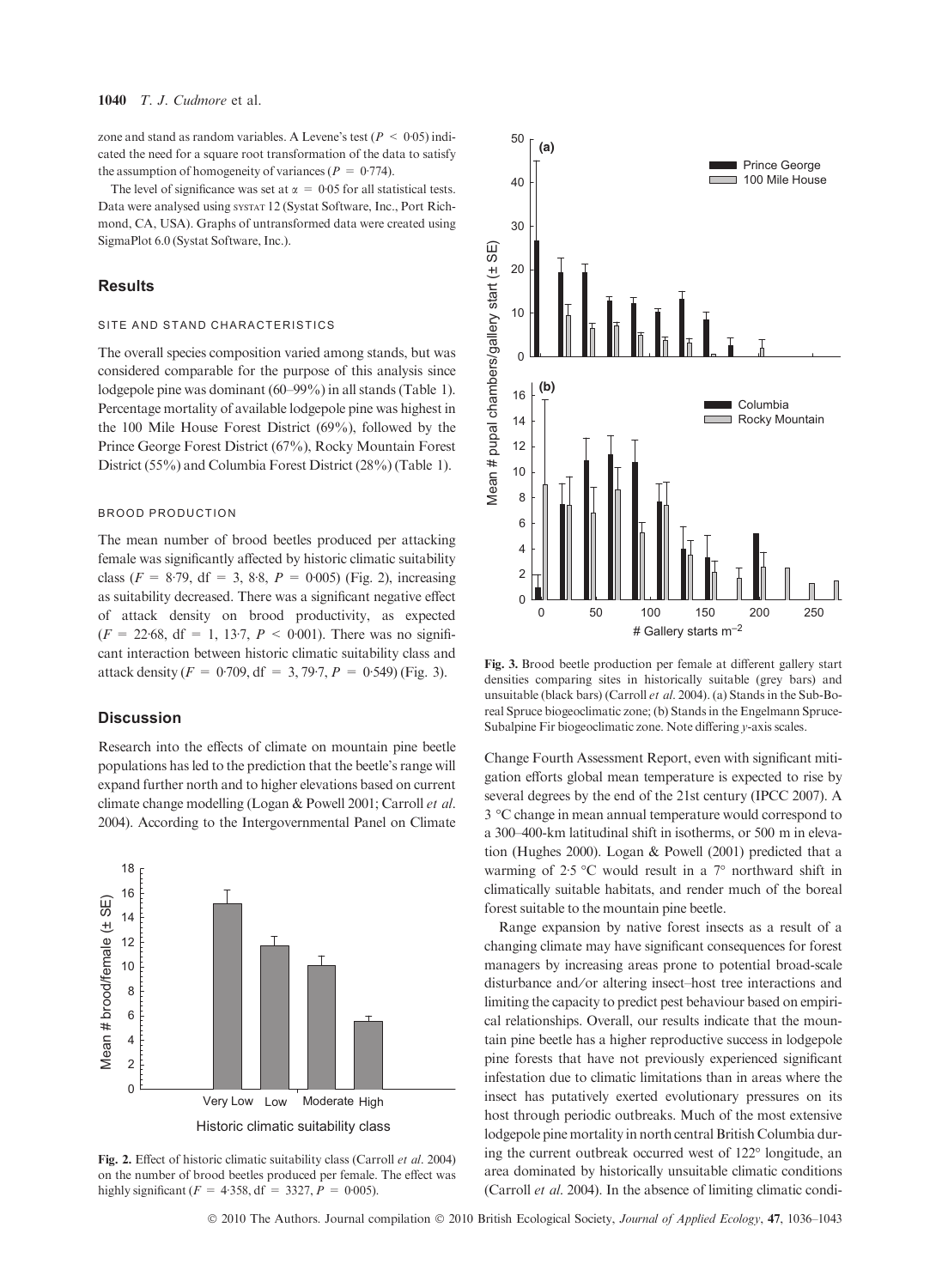tions, e.g. lethal winter temperatures or unsuitably cool summers, the higher rate of reproduction in areas with historically unsuitable climatic conditions may be a key reason for the observed rapid population buildup with resulting unprecedented host tree mortality over huge areas (Kurz et al. 2008), demonstrating the critical importance of managing forests for a mosaic of species and age classes at the landscape level.

We found surprisingly high brood productivity in areas with historically unsuitable climate. Safranyik (1988b) found an average of 5.2 brood beetles per female, and Reid (1963) found an average emergence of 6.6 beetles per female (calculated from table IV). These results are consistent with ours in areas with high historic climate suitability (Fig. 2), but much lower than in areas with low historic climatic suitability. Both Safranyik (1988b) and Reid (1963) conducted their studies during incipient epidemics, when mostly large diameter trees are attacked, whereas our study was conducted during a severe outbreak. Thus, we expected lower average productivity as attack densities, and hence intraspecific competition, would be expected to be higher during epidemics. Instead we found that brood productivity increased as historic climate suitability decreased, and in stands with very low historic suitability the brood production was more than twice as high as in stands with high suitability (Fig. 3).

The average attack densities in trees from areas with historically unsuitable climates (very low or low;  $71.5 \pm 4.57$  SEM) did not differ from those in areas with historically suitable climate (moderate and high;  $70.1 \pm 3.34$  SEM). These means are close to what Berryman et al. (1985) determined to be the optimal attack density ( $\sim$ 75 attacks m<sup>-2</sup>). Furthermore, although the percentage pine mortality in the Columbia Forest District was much lower than the other three regions, attack densities remained similar (72 $0 \pm 3.24$  SEM vs. 70 $4 \pm$ 7.77 SEM in all other stands). Consequently, our assumption that 'beetle pressure' at the tree-level may be considered similar in all stands appears valid. Tree-level beetle pressure may be viewed as a function of the local population available to respond to aggregation pheromones produced by beetles in the process of colonization of a tree, and hence contributing to the rate of attack on that tree. The rate of attack is in turn critical in determining final attack density (Raffa & Berryman 1983).

The mean elevation for the sites in the Columbia Forest District was higher than in the Rocky Mountain Forest District, and normally this would be a cause for lower productivity (Amman 1973); however, productivity in these stands was as high or higher at equivalent attack densities (Fig. 3b). In addition, all sites but one in the other three forest districts are currently suitable ('moderate' or 'high') CSCs (based on the 1981– 2007 data), while two of the Columbia sites have remained 'low', and the third site has remained 'moderate' (Table 1). Therefore, the productivity observed in the Columbia stands would probably have been even higher, and similar to the Prince George sites, had the current climate become more suitable.

The interaction between bark beetles and their host trees is ancient, and can be traced back to the Triassic Period (Sturgeon & Mitton 1982). Given that mountain pine beetle productivity was higher in areas that were historically climatically unsuitable, it may be argued that in regions where outbreaks are absent, or at least infrequent and of low intensity, e.g. at high elevations (Amman 1973), host tree populations are generally more suitable for beetle reproduction. The relationship between mountain pine beetle and lodgepole pine can be viewed as a predator–prey adaptation (Berryman et al. 1985) as mountain pine beetles must kill their host to survive. Therefore, the most susceptible trees are most likely to be taken out of the gene pool during outbreaks (Yanchuk, Murphy & Wallin 2008). In areas where the beetle and lodgepole pine have coexisted, the most susceptible and suitable trees may have been selected against over time. Furthermore, the highest brood production will be in the most suitable trees, generating more intense outbreaks, which in turn may result in stronger selection pressure against other such 'high beetle-producing' trees. Resulting stands would thus be primarily comprised of less susceptible and suitable genotypes. Although the most susceptible and suitable trees would have been selected against, the remaining genotypes would still sustain outbreaks, as seen in our historically climatically suitable areas. Lodgepole pine reproduces at a very young age, and cone persistence and serotiny would mean that even killed trees could contribute to the future genepool, albeit at a lower rate (Raffa & Berryman 1987).

Higher brood productivity in lodgepole pine trees in areas with historically unsuitable climate may be due to higher suitability as a result of quantitatively or qualitatively lower defences expressed by host trees, or higher quality resources for beetle development. The terpenoid defences employed by species of Pinaceae are evolutionarily very old, and likely to have arisen as a consequence of interactions with numerous organisms, including bark beetles (Franceschi et al. 2005). Defence is costly, however, and in populations where selection pressures are low, it is likely that plants would minimize the allocation of resources to defence, which would come at the expense of growth (Herms & Mattson 1992). Clark (2008) showed that lodgepole pine from regions not previously exposed to mountain pine beetle differed significantly in terms of their defensive monoterpenes when compared to those in areas exposed to periodic beetle outbreaks, lending support to our findings. Similarly, populations of ponderosa pine that have suffered from heavy bark beetle-caused mortality have a greater frequency of trees containing higher concentrations of the toxic monoterpene limonene (Sturgeon 1979).

Phloem thickness, which positively affects brood productivity (Amman 1972), did not differ among CSCs (data not shown), but the relative nutrient content may have been higher in phloem tissue in lower CSC classes, i.e. these trees may have been more favourable for brood development. Phloem compression may differ among trees depending upon their growth rates, and therefore the amount of actual phloem tissue may differ in trees with the same recorded phloem thickness (Cabrera 1978). Alternatively, trees in populations exposed to frequent mountain pine beetle outbreaks may have high levels of polyphenols, e.g. tannins, phenylpropanoids, etc. (Hemingway, McGraw & Barras 1977), that reduce the digestibility of the available nutrients. This was not tested in this study, but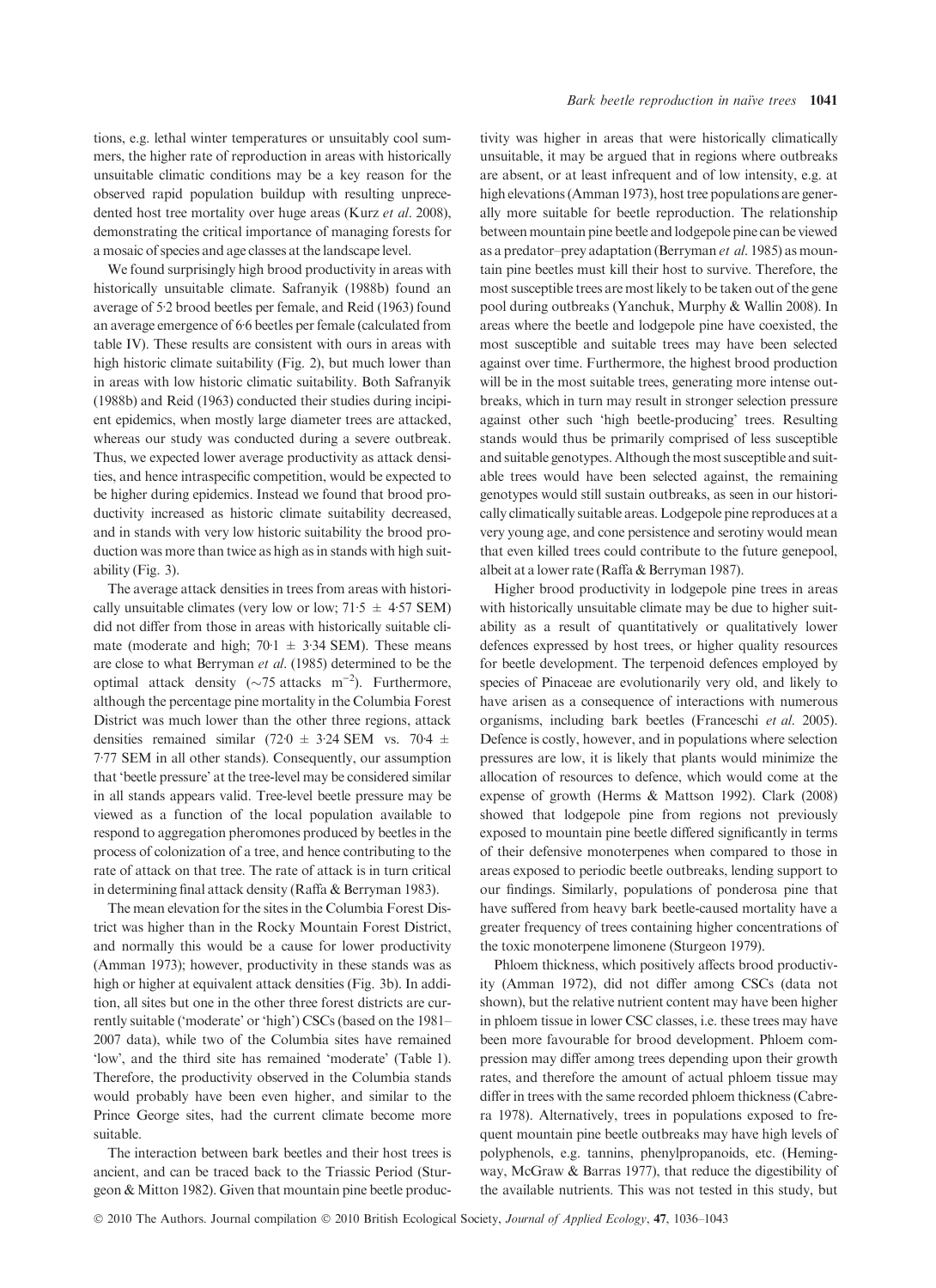Clark (2008) found a weaker secondary resinosis response by trees from outside the mountain pine beetle's historic range than in trees from within its normal distribution.

Although many animals tend to be relatively specialized and sedentary at the extreme margins of their geographic range (Thomas et al. 1999), the results of our study suggest that the productivity of mountain pine beetle within historically climatically marginal habitats is actually higher than that associated with its historic range. Interestingly, several previous studies of insects that have expanded their geographical ranges show increased dispersal tendencies at the cost of lower productivity (Hughes, Hill & Dytham 2003; Hanski et al. 2004; Simmons & Thomas 2004). The mobility of individuals in newly established populations tends to decrease with increasing habitat connectivity (Hanski et al. 2004). The high connectivity between areas with high and low historic CSCs in our study area suggests that we should not expect decreased productivity due to increased investment in dispersal.

Our study shows that for the mountain pine beetle the number of brood beetles produced per parent is higher in forests where it has not previously existed at epidemic levels in recorded history when compared with forests where it has frequently reached outbreak levels in the past. Forests that have not suffered historic outbreaks could be considered 'naïve' to mountain pine beetle. This situation may be likened to that of exotic insects and diseases invading new ecosystems and becoming more successful there than in the native ecosystem. For example, the emerald ash borer, Agrilus planipennis Fairmaire (Coleoptera: Buprestidae), is relatively rare in Asia, where it is endemic and Manchurian ash Fraxinus mandshurica Rupr. is its primary host (Schaefer 2005). Unlike in Asia, this insect kills even healthy trees on high-quality sites in North America (Poland & McCullough 2006), indicating that North American ashes lack defences as a result of a lack of a coevolutionary history with this insect. Thus, there is evidence to suggest that exotic and invasive pests tend to be more destructive than native pests (Liebhold et al. 1995; Niemelä & Mattson 1996). Invasive species (and species at the margin of an expanded range such as mountain pine beetle in this case) may be successful because they are interacting with trees that have not evolved specific defence mechanisms, and there may be a lack of natural predators. Although the mountain pine beetle is not an exotic pest in the geographic regions sampled in our study, it could be considered as invasive because it is moving into and inhabiting an area it previously did not occupy at epidemic levels (Krcmar-Nozic, Wilson & Arthur 2000; Carroll et al. 2004). It is likely that it did occupy some or all of these areas at endemic (i.e. sub-outbreak) levels. However, endemic mountain pine beetle populations characteristically exist at very low densities, and are restricted to scattered moribund host trees that have been compromised by other factors such as among-tree competition, wind/snow damage or parasite/pathogen infection (Safranyik & Carroll 2006). It is very unlikely that endemic mountain pine beetle populations could impose selection pressures upon the defensive mechanisms of lodgepole pine. Since the invasion into geographic regions where host trees have not coexisted with the insect is similar to the situation with exotic species, it is not unreasonable to attribute some of the success that mountain pine beetle has in naïve forests to the same causes.

Range expansion due to climate change has been demonstrated for a vast number of species and the result of the current study provides the first evidence, to our knowledge, that native insect species may have a much higher reproductive success in previously unoccupied regions. This indirect effect of climate change may lead to a rapid population buildup with extreme host mortality as a consequence, and should be taken into account in models that evaluate the impacts of climate change and predict the progression of outbreaks. Increased reproductive success is likely to accelerate the progression of outbreaks. Therefore, it is particularly critical to manage forests for the maintenance of a mosaic of species and age classes at the landscape level in areas where host tree populations are naïve to eruptive herbivores.

## Acknowledgements

We gratefully acknowledge the helpful comments of D.W. Langor, K.J. Lewis, R.D. Dawson, and three anonymous reviewers on this manuscript. We also thank M. Graf, J. Selesnic, S. Goring, E. Carlson, L. McDonald, C. Braun and M. Muntener for field assistance, G. Thandi for GIS support, and numerous BC Forest Service and forest industry employees for help in identifying research sites. This project was funded by the Government of Canada through the Mountain Pine Beetle Initiative, a six-year, \$40 million program administered by Natural Resources Canada, Canadian Forest Service and an NSERC Discovery Grant to BSL.

#### References

- Amman, G.D. (1972) Mountain pine beetle brood production in relation to thickness of lodgepole pine phloem. Journal of Economic Entomology, 65, 138–140.
- Amman, G.D. (1973) Population changes of the mountain pine beetle in relation to elevation. Environmental Entomology, 2, 541–547.
- Amman, G.D., McGregor, M.D., Cahill, D.B. & Klein, W.H. (1977) Guidelines for reducing losses of lodgepole pine to the mountain pine beetle in unmanaged stands in the Rocky Mountains. U.S. Department of Agriculture, Forest Service, Intermountain Forest and Range Experiment Station, General Technical Report, INT-36, 19 pp.
- Aukema, B.H., Carroll, A.L., Zhu, J., Raffa, K.F., Sickley, T. & Taylor, S.W. (2006) Landscape level analysis of mountain pine beetle in British Columbia, Canada: spatiotemporal development and spatial synchrony within the present outbreak. Ecography, 29, 427–441.
- Berryman, A.A., Dennis, B., Raffa, K.F. & Stenseth, N.C. (1985) Evolution of optimal group attack, with particular reference to bark beetles (Coleoptera: Scolytidae). Ecology, 66, 898–903.
- Björklund, N. & Lindgren, B.S. (2009) Diameter of lodgepole pine and mortality caused by the mountain pine beetle: factors that influence the relationship and their applicability for susceptibility rating. Canadian Journal of Forest Research, 39, 908–916.
- Björklund, N., Lindgren, B.S., Shore, T.L. & Cudmore, T. (2009) Can predicted mountain pine beetle net production be used to improve stand prioritization for management? Forest Ecology and Management, 257, 233–237.
- Cabrera, H. (1978) Phloem structure and development in lodgepole pine. Theory and Practice of Mountain Pine Beetle Management in Lodgepole Pine Forests (eds D.L. Kibbee, A.A. Berryman, G.D. Amman & R.W. Stark), pp. 54–63. Forest, Wildlife & Range Experiment Station, University of Idaho, Moscow, ID.
- Carroll, A.L., Taylor, S., Régniere, J. & Safranyik, L. (2004) Effects of climate change on range expansion by the mountain pine beetle in British Columbia. Mountain Pine Beetle Symposium: Challenges and Solutions (eds T.L. Shore, J.E. Brooks & J.E. Stone), pp. 223–232. Natural Resources Canada, Canadian Forest Service, Pacific Forestry Centre, Victoria, BC.